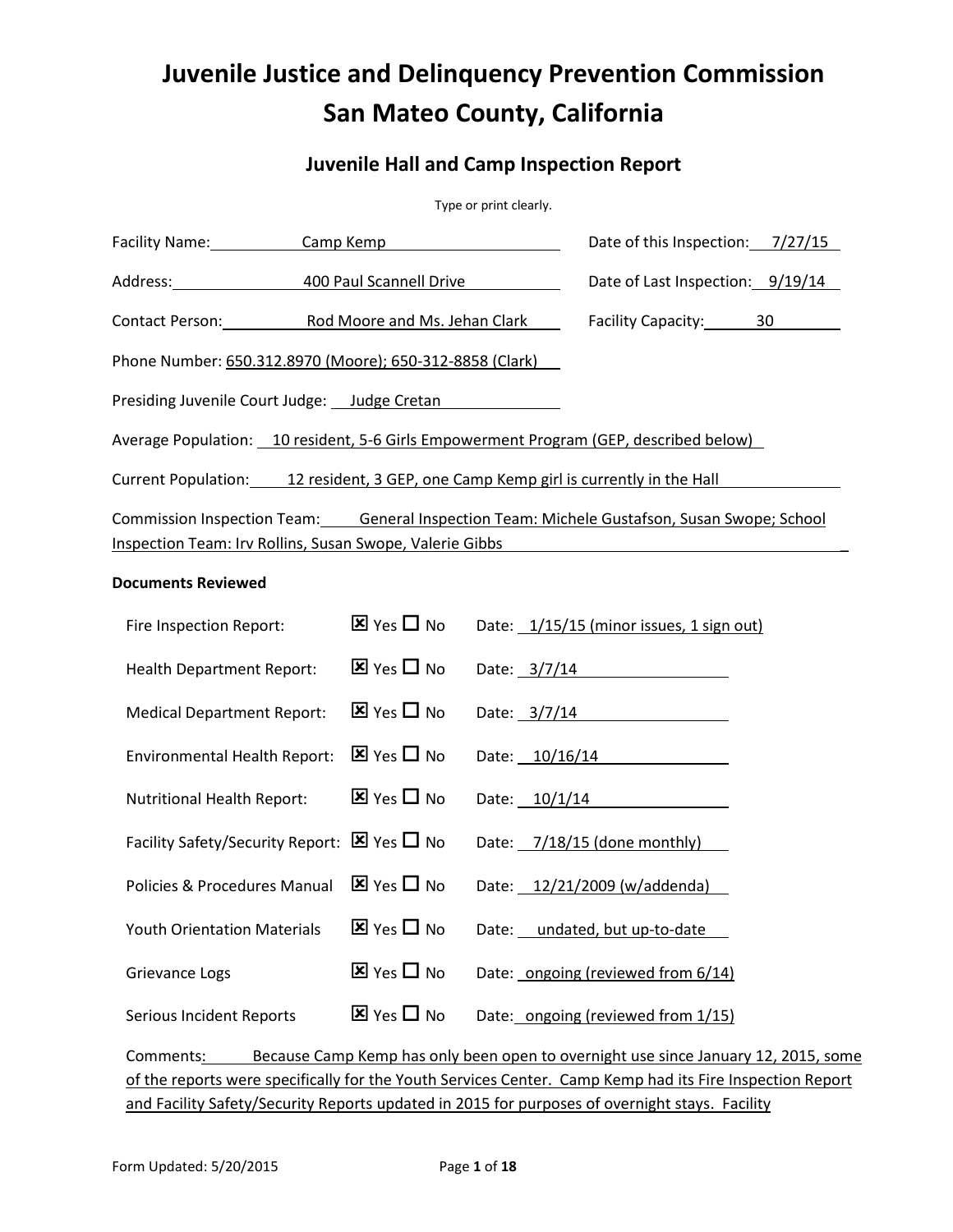Safety/Security Report recommends that water and emergency food needs to be stocked, also that there is no defibrillator in the gym. The Policies and Procedures Manual was last updated in 2009, although addenda have been added over the years. Recommend that Probation refer to Title 15 sections 1324, 1352 to evaluate compliance of the Policies and Procedures Manual.

# **Persons Interviewed**

**X** Youth Superintendent  $\square$  Medical Staff SSchool Staff Supervisor Youth Supervisor/Counselor  $\square$  Food Services Staff **X** Other: Mental Health Staff

# **General Information**

General Description of the Program: Camp Kemp's program progresses in 3 Phases. Phase 1 is the incustody phase and generally lasts at least 180 days. Girls can earn home passes during Phase 1 after passing certain milestones without infractions. Phase 2 is the home-supervision phase involving the girl's probation officer and counselors. Phase 2 lasts approximately 30 days and the girl is out in the community but returns to Camp Kemp for school and therapy (family and individual). If the girl is in school at Camp Kemp, the program is the Girls Empowerment Program; if not in school at Camp Kemp, the girl returns 2 to 3 times a week for counseling and check in. After Phase 2, the Probation Officer can promote the girl to Phase 3, where the youth is out in the community, may have a job and attend school in the community. Camp Kemp offers respite services for girls who are on Phase 2 and 3 who may be having problems in the home or otherwise need a place to reside even if they have otherwise been released from the in-custody portion of the program.

Does the facility house minors under Section 601 of the Welfare & Institutions Code (status offenses)?  $\Box$ Yes  $\boxtimes$  No

If "Yes", are these minors separated from those minors classified under Section 602 of the Welfare and Institutions Code (juvenile delinquency)?  $\Box$  Yes  $\Box$  No If "Yes", explain: N/A

Has the facility exceeded capacity since last inspection? (Section 1343)  $\Box$  Yes  $\boxtimes$  No If "Yes", explain (by how many, for how long, was BSCC notified if longer than 15 calendar days in a month):

Fire Department Pre-Plan for Emergencies (Section 1325):  $\boxtimes$  Yes  $\Box$  No Date of Last Drill:  $\frac{7}{20/15}$ 

Staff Pre-Plan for Emergencies (Section 1327):  $\boxtimes$  Yes  $\Box$  No Date of Last Drill: 7/20/15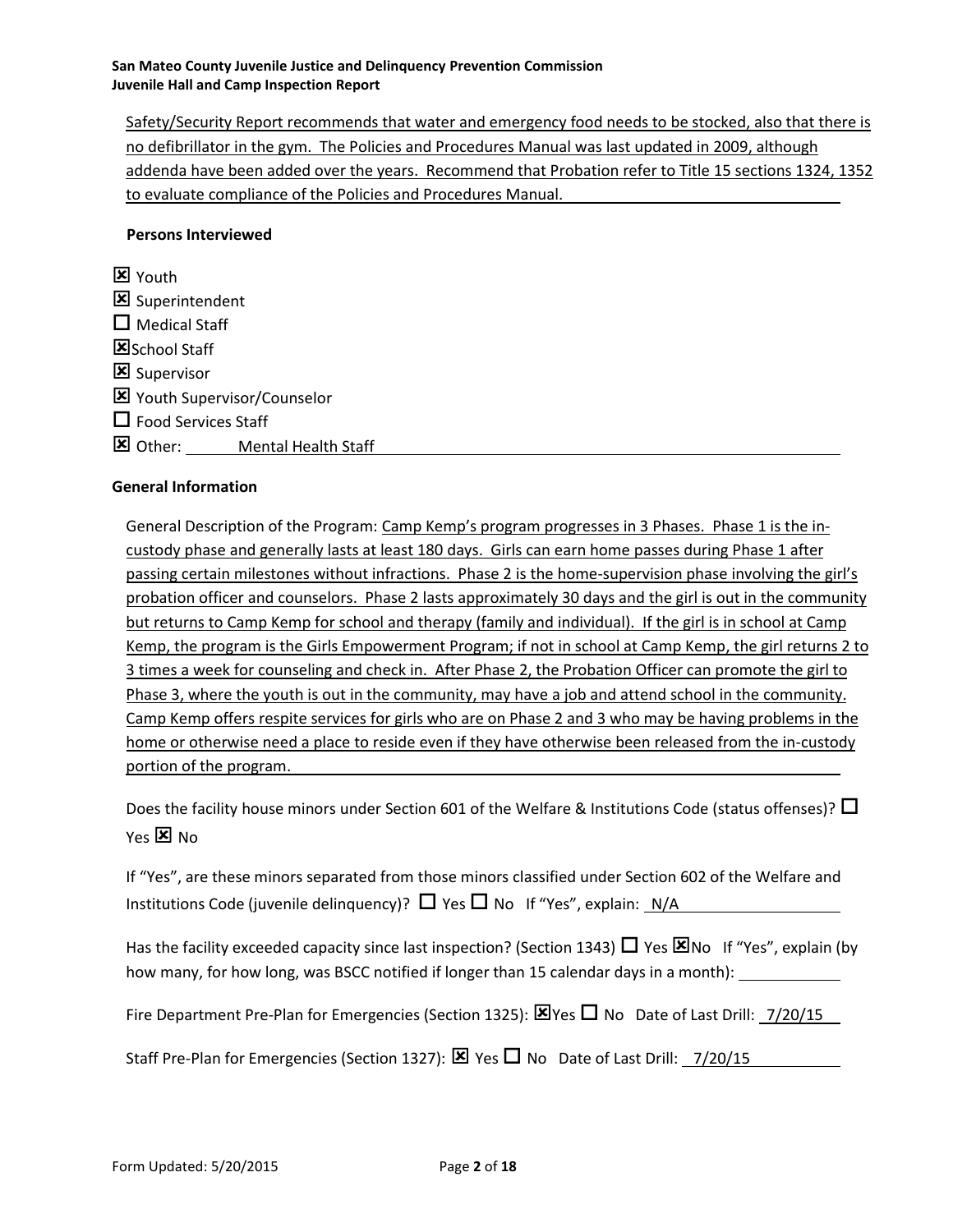Since Last Inspection

| Number of Suicides: | Number of Suicide Attempts: |
|---------------------|-----------------------------|
|---------------------|-----------------------------|

Number of Escapes: 0 Number of Escape Attempts: 0 (2 AWOLS)

Number of Deaths: 0 Number of Serious Injuries: 0

Comments: There were two AWOLs from home passes; both eventually came back

#### **Staffing (Section 1321, 1328) (See Also ATTACHMENT 2: STAFF INTERVIEW WITH CAMP KEMP COUNSELOR)**

Staffing Overview: Camp Kemp has 14 FT staff and 10 Extra Help

Staff to youth ratio: Awake (at least 1:10): 1:10 Sleeping (at least 1:30): 1:15

How, when and how frequently are safety checks conducted? (Section 1328) (There should be direct visual observation of youth at least every 15 minutes during hours when youth are asleep or when youth are in their rooms, confined in holding cells or confined to their bed in a dormitory)

Every 15 minutes, 24/7

How is staff backup handled during grave-yard shift? They call YSC. YSC calls them once every hour, and visits them twice during the graveyard shift. If staff needs assistance, YSC will send staff

Language support provided in: English, Spanish, Cambodian, Arabic through the BHRS translation service. Staff speaks English and Spanish.

Describe general staff and youth interactions: Each girl is assigned a counselor who talks with them at least once or twice a week. Each counselor has from one to three girls.

Describe the diversity (ethnicity, language, gender) of staff: 14 Staff members. Most are women. Only 2 men. Ethnicity of staff: While, Latino, Black, Pacific Islander, Japanese.

Describe training of staff (Section 1322): They are all required to do PC 832, CORE (Title 15 -- 160 hours). They have a 40 hour break-in training at Camp Kemp (shadow/reverse shadow). There is a checklist that the GS3 lead staff signs off for each staff. Additionally, staff get 24 hours training annually.

Does staff have access to a written Policy and Procedures manual?  $\boxtimes$  Yes  $\Box$  No If "No", explain:

If "Yes", does it meet the requirements of Section 1324?  $\times$  Yes  $\Box$  No

Comments: The Policies and Procedures Manual was last updated in 2009, so it's mostly compliant, but there are some minor gaps. Addenda have been added over the years to address some of the major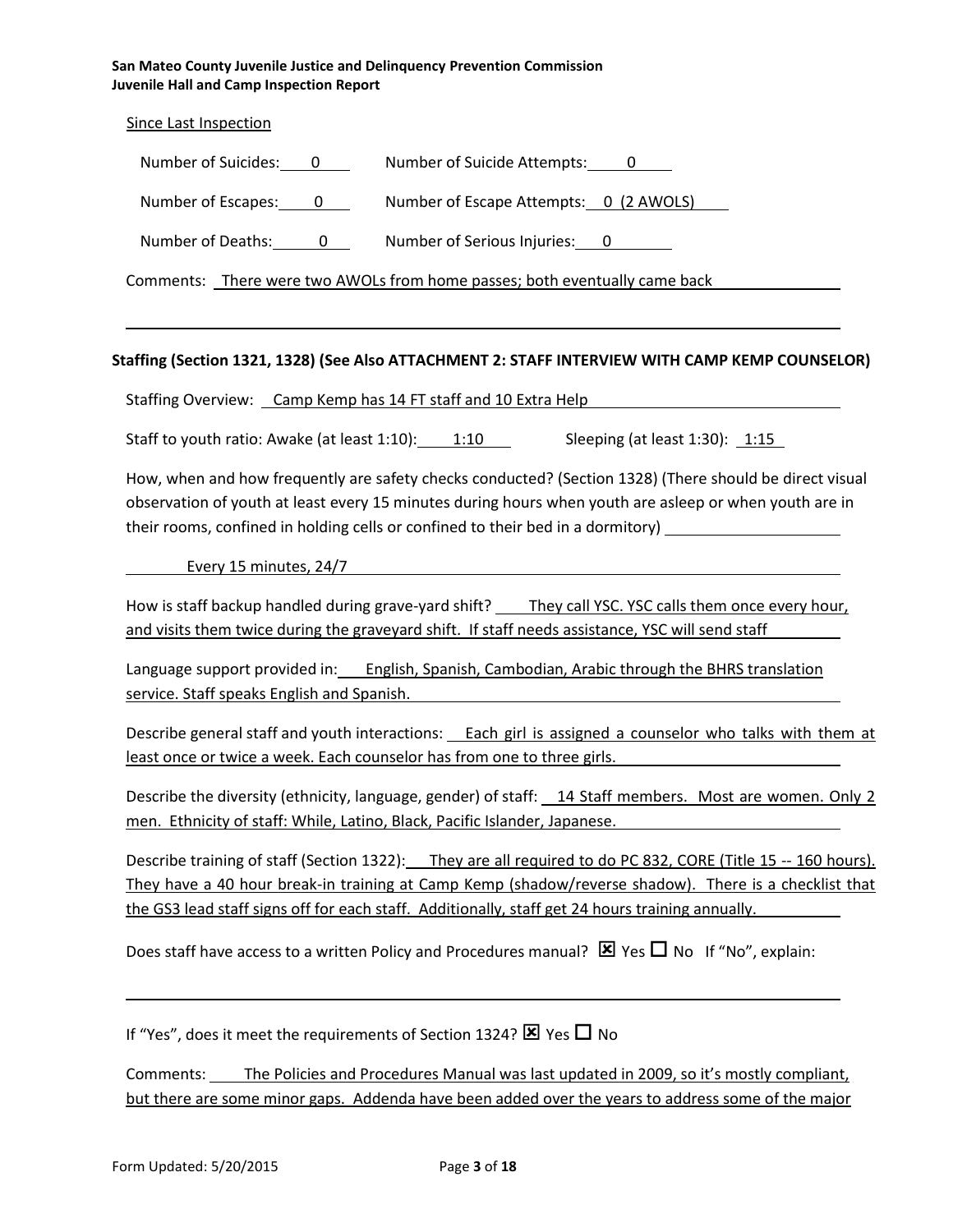changes in Section 1324. Recommend that Probation and Programs refer to Title 15 sections 1324, 1352 to evaluate compliance of the Policies and Procedures Manual.

# **Conditions of Grounds and Building Exterior**

| Lawns: $\boxtimes$ Acceptable $\Box$ Unacceptable: considering drought                                                                                                                                                                                                                    |
|-------------------------------------------------------------------------------------------------------------------------------------------------------------------------------------------------------------------------------------------------------------------------------------------|
|                                                                                                                                                                                                                                                                                           |
|                                                                                                                                                                                                                                                                                           |
|                                                                                                                                                                                                                                                                                           |
|                                                                                                                                                                                                                                                                                           |
|                                                                                                                                                                                                                                                                                           |
|                                                                                                                                                                                                                                                                                           |
|                                                                                                                                                                                                                                                                                           |
| Comments: Staff would like an ice machine in the kitchen. Definitely need more parking. Need<br>better lighting in the parking lot so that staff and visitors can see and feel safe at night.                                                                                             |
| <b>Condition of Interior of Building</b>                                                                                                                                                                                                                                                  |
|                                                                                                                                                                                                                                                                                           |
|                                                                                                                                                                                                                                                                                           |
| Floors: <b>E</b> Acceptable <b>DUnacceptable</b> : Except kitchen & dining room floors are sticky, need to be stripped                                                                                                                                                                    |
|                                                                                                                                                                                                                                                                                           |
|                                                                                                                                                                                                                                                                                           |
|                                                                                                                                                                                                                                                                                           |
| Air Vents/Heating/Windows: $\boxtimes$ Acceptable $\square$ Unacceptable: Had a broken belt, causing heating<br>malfunction but has been fixed.<br><u> 1980 - Johann Barbara, martxa alemaniar argametra (h. 1980).</u>                                                                   |
| Describe storage of Cleaning Fluids/Chemicals: Locked in a closet inside a locked closet                                                                                                                                                                                                  |
| Weapon Locker Location: $\boxtimes$ Acceptable $\square$ Unacceptable: outside the building. Rarely used. Officers<br>usually leave their guns in their vehicles.<br><u> 1980 - Jan Stein Stein Stein Stein Stein Stein Stein Stein Stein Stein Stein Stein Stein Stein Stein Stein S</u> |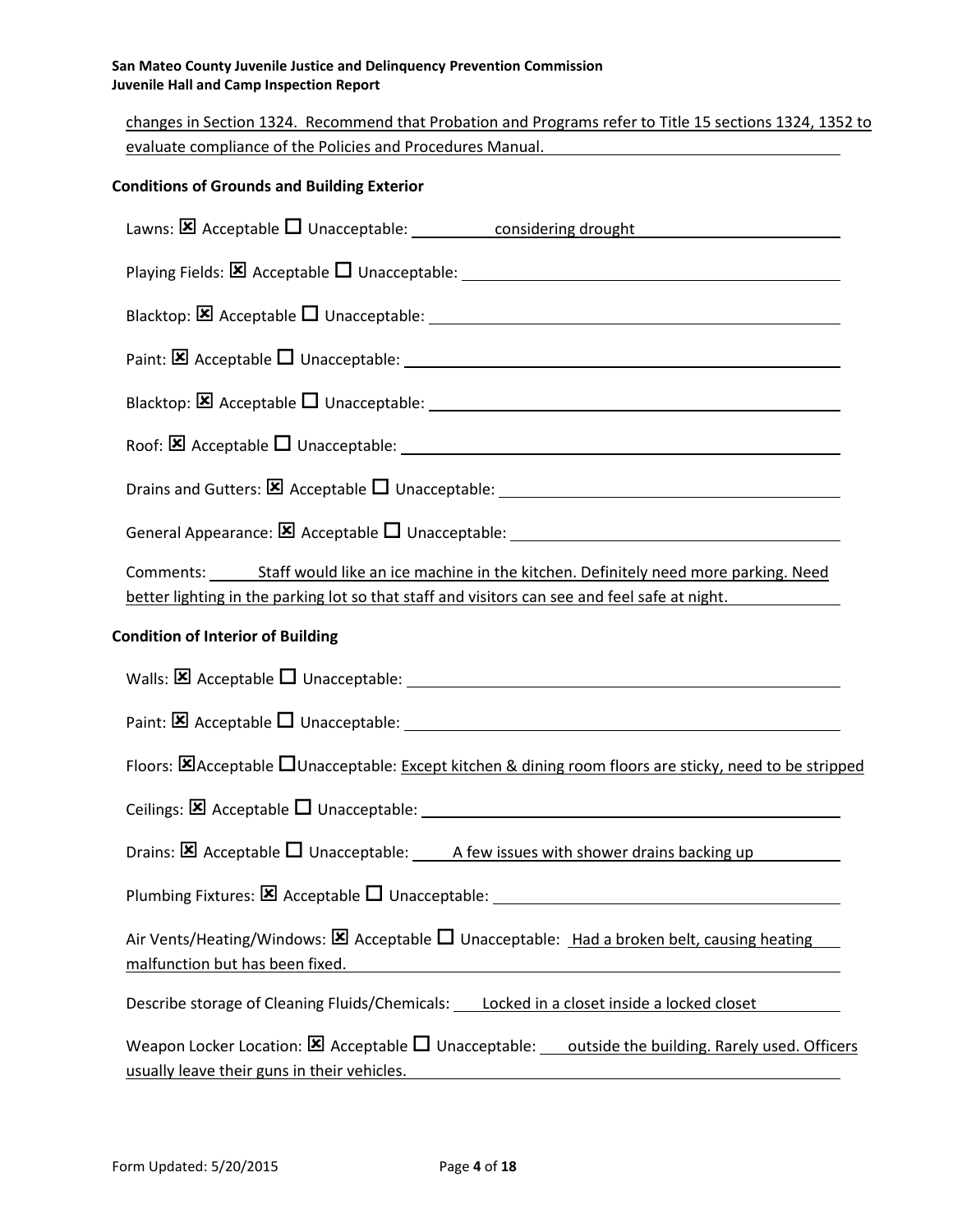| Recreation/Sports Equipment: $\boxtimes$ Acceptable $\square$ Unacceptable: <u>Just got new equipment <math>\sim</math> 6 months</u><br>ago. The contract of the contract of the contract of the contract of the contract of the contract of the contract of the contract of the contract of the contract of the contract of the contract of the contract of the contr                                                                                      |
|-------------------------------------------------------------------------------------------------------------------------------------------------------------------------------------------------------------------------------------------------------------------------------------------------------------------------------------------------------------------------------------------------------------------------------------------------------------|
|                                                                                                                                                                                                                                                                                                                                                                                                                                                             |
| Are Art, Books, Personal Items Allowed in Rooms: $\boxtimes$ Yes $\Box$ No Explain policy: Pictures, letters, up to 5<br>books, poster, stuffed animal, 1 knitted item (scarf, beanie). All toiletries locked up. Each girl has a caddy.<br>These policies are posted in the living areas so that the girls are aware of the limits.                                                                                                                        |
|                                                                                                                                                                                                                                                                                                                                                                                                                                                             |
|                                                                                                                                                                                                                                                                                                                                                                                                                                                             |
|                                                                                                                                                                                                                                                                                                                                                                                                                                                             |
| Are clean sheets provided at least once a week? $\boxtimes$ Yes $\Box$ No                                                                                                                                                                                                                                                                                                                                                                                   |
| Does each bed have a mattress, pillow, sheets and a blanket? $\boxtimes$ Yes $\Box$ No                                                                                                                                                                                                                                                                                                                                                                      |
| Are there ample blankets: $\boxtimes$ Yes $\square$ No: Up to 4. Fresh every other week.                                                                                                                                                                                                                                                                                                                                                                    |
| Study Area: $\boxtimes$ Acceptable $\Box$ Unacceptable: Girls use the common area and program room to study                                                                                                                                                                                                                                                                                                                                                 |
| Adequate Lighting: $\boxtimes$ Acceptable $\Box$ Unacceptable: Interior lighting is good, need more lights in the<br>parking lot                                                                                                                                                                                                                                                                                                                            |
| Temperature: $\boxtimes$ Acceptable $\Box$ Unacceptable: There were numerous grievances about temperature (too<br>cold). This was due to a broken belt in the heating unit and has been fixed. Temperature was comfortable                                                                                                                                                                                                                                  |
| Are Hallways Clear? $\boxtimes$ Yes $\Box$ No                                                                                                                                                                                                                                                                                                                                                                                                               |
|                                                                                                                                                                                                                                                                                                                                                                                                                                                             |
| The facility is very nicely maintained. The classrooms, dorm rooms and common areas are<br>Comments:<br>pleasant. The reception area is welcoming and pleasant. As noted above, the biggest facilities asks are (1)<br>more parking, (2) better lighting for the parking area for staff and visitors leaving the building at night, (3)<br>stripping the floors in the kitchen and dining room to alleviate the stickiness, (4) icemaker in the staff room. |
| <b>Intake and Release Procedures</b>                                                                                                                                                                                                                                                                                                                                                                                                                        |
| Are there written policies on classification of youth for the purpose of determining housing placement in                                                                                                                                                                                                                                                                                                                                                   |

the facility? (Section 1352):  $\Box$  Yes  $\boxtimes$  No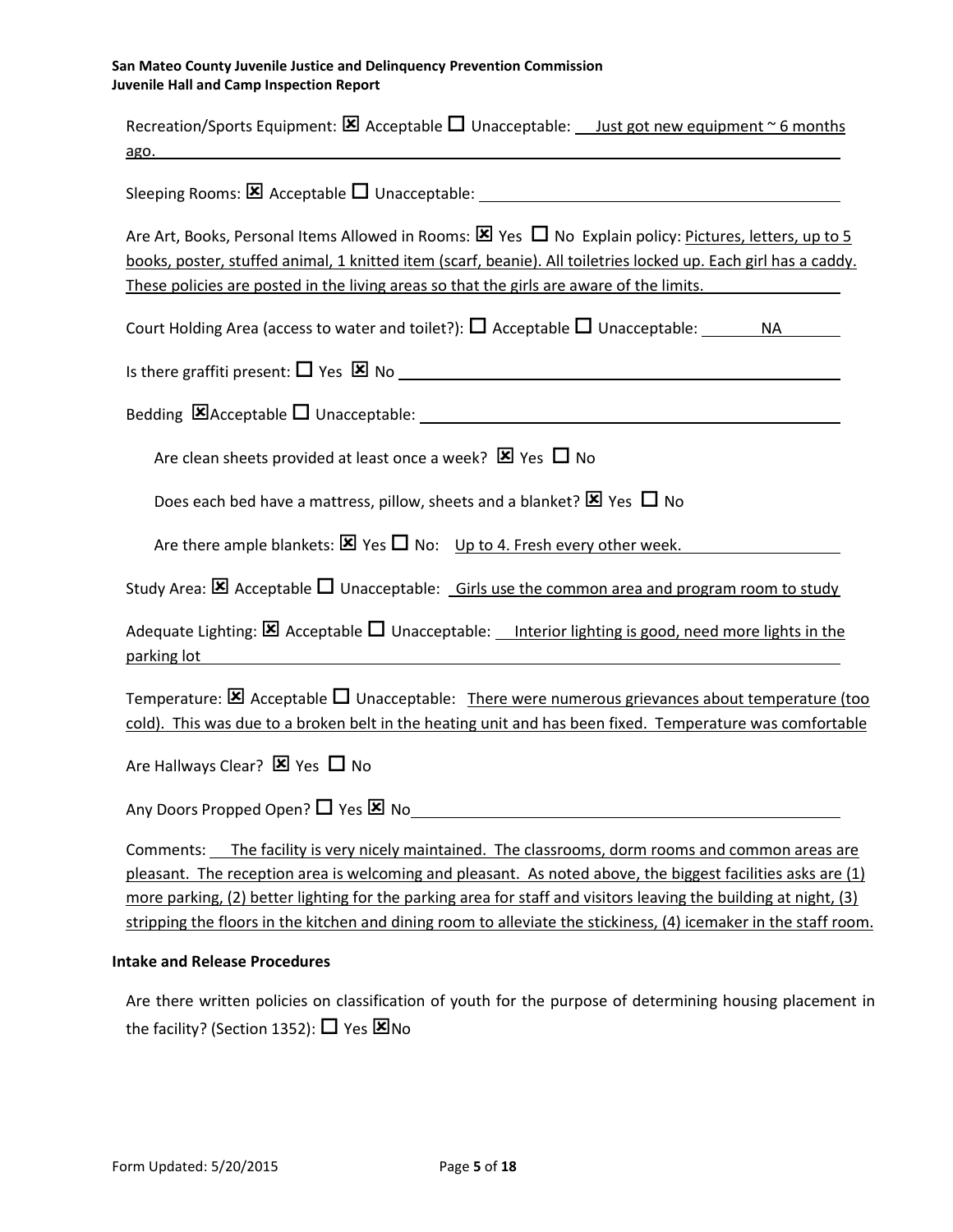Explain: Girls come from Pine 4 in the hall. They are classified on intake there and the Camp gets a heads up from the Pine 4 staff. There are weekly multidisciplinary staff meetings. Can adjust housing. Once at Kemp, each girl is assigned a counselor, given a Kemp passport and a copy of the rules.

Are there written policies for release of youth from custody? (Section 1351):  $\boxtimes$  Yes  $\Box$  No

Explain: A week or two before release a girl meets with counselor, therapist, and PO to plan (transition meeting). This is documented in the Operations Manual. Some of the procedures seem less formalized. Property return, for example: property is kept up at YSC and comes down to Camp Kemp the week of the girl's release into Phase II (girl is still attending Kemp for school and counseling, but is released home at Phase II). Once the girl is released, YSC admission is notified.

Are there written policies for addressing the separation of youth? (Section 1354)  $\Box$  Yes  $\boxtimes$  No

Explain: Separation of the youth is based on staff observations. There are no written policies.

Are youth held for more than 30 days provided an assessment and plan? (Section 1355)  $\times$  Yes  $\Box$  No

Explain: This is part of orientation. The assessment and plan is developed by MDT (multidisciplinary team)

Are there written policies ensuring the availability of counseling and casework for all youth? (Section 1356)  $\overline{\mathbf{x}}$  Yes  $\Box$  No

Explain: Described in handbooks for the girls and their parents. They are discussed with youth in orientation. Each girl is assigned a counselor and a therapist.

# **Orientation of Youth (Section 1353)**

Are youth oriented to the rules and procedures? How?  $\boxtimes$  Yes  $\Box$  No

Explain: Once the girl gets to camp, she received orientation with her family within a week of residence and before starting the Girls Empowerment Program (GEP). Each girl meets with staff to go over the general rules. Each girl gets a "passport" with goals she is going to work on with her counselor.

Are rules and grievance procedures posted?  $\times$  Yes  $\Box$  No

Explain: Rules are posted in the central area of the dorm.

What is in place to ensure that these rules and procedures are understood by youth? \_\_\_ Handbook, interactions with staff, especially weekly meeting with counselors.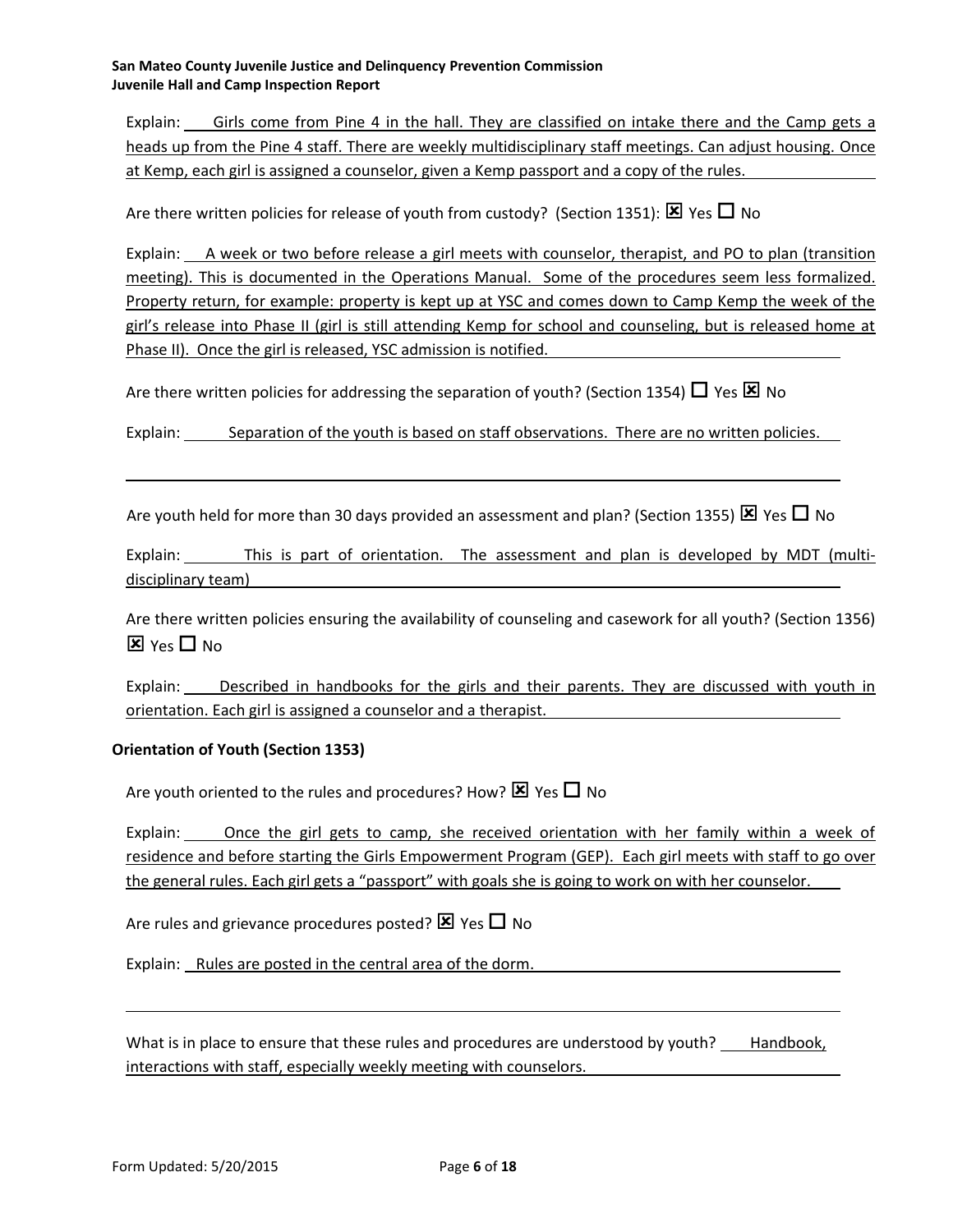Interviewed Youth:  $\Xi$  Yes  $\Box$  No Details: Commissioners interviewed several girls regarding grievance procedures and rules. The girls all agreed there were many rules. Some of them believed there were too many rules, but most understood the need for the rules. They

#### **Meals/Nutrition (Sections 1460-1467)**

Kitchen (Section 1466: clean, knives and chemicals locked):  $\boxtimes$  Acceptable  $\Box$  Unacceptable:

Have the youth working in the kitchen been trained? (Section 1467):  $\boxtimes$  Yes  $\Box$  No

Details: More experienced youth teach newcomers, supervised by staff. Several girls reported finding hair in the food, so it might be necessary to make sure the kitchen staff are securing/covering hair.

Are meals served cafeteria style?  $\Box$  Yes  $\boxtimes$  No Details: Measured out onto trays. Picked up by girls

Are youth permitted to converse during meals?  $\boxtimes$  Yes  $\Box$  No Details: After the 1<sup>st</sup> 5 minutes

Are staff present and supervising during meals?  $\times$  Yes  $\Box$  No Details: All staff on that shift

Are weekly menus posted?  $\boxtimes$  Yes  $\Box$  No Details: Menus are posted on the unit

Are servings ample, nutritious, appetizing (Section 1461)?  $\boxtimes$  Yes  $\Box$  No Details: They were ample today—spaghetti, fresh salad, and canned peaches. Tasted ok. Didn't look very appetizing both because of the tray and the spaghetti being all chopped up. Some girls ate; others did not. Some concerns expressed by some girls that pregnant teen wasn't eating properly (however, one pregnant teen reported being satisfied with the food, except for finding hair in the food once).

Vulnerable youth protected from having food taken from them?  $\boxtimes$  Yes  $\Box$  No Details: Staff serve the trays, the trays stay at the window until they are picked up, all of the portions are measured out.

Length of time allowed to eat (should be at least 20 minutes)?:  $\sim$  30 minutes

Mealtimes (no more than 14 hours between meals without a snack)

Breakfast: 8 am Lunch: noon Dinner: 4:30 pm

Comments: They get a snack at 8 pm. Fresh fruit is always available.

#### **Personal Appearance of Youth**

Overall appearance:  $\boxtimes$  Acceptable  $\Box$  Unacceptable:

Showers (Section 1468: daily, privacy, supervised): Acceptable Unacceptable: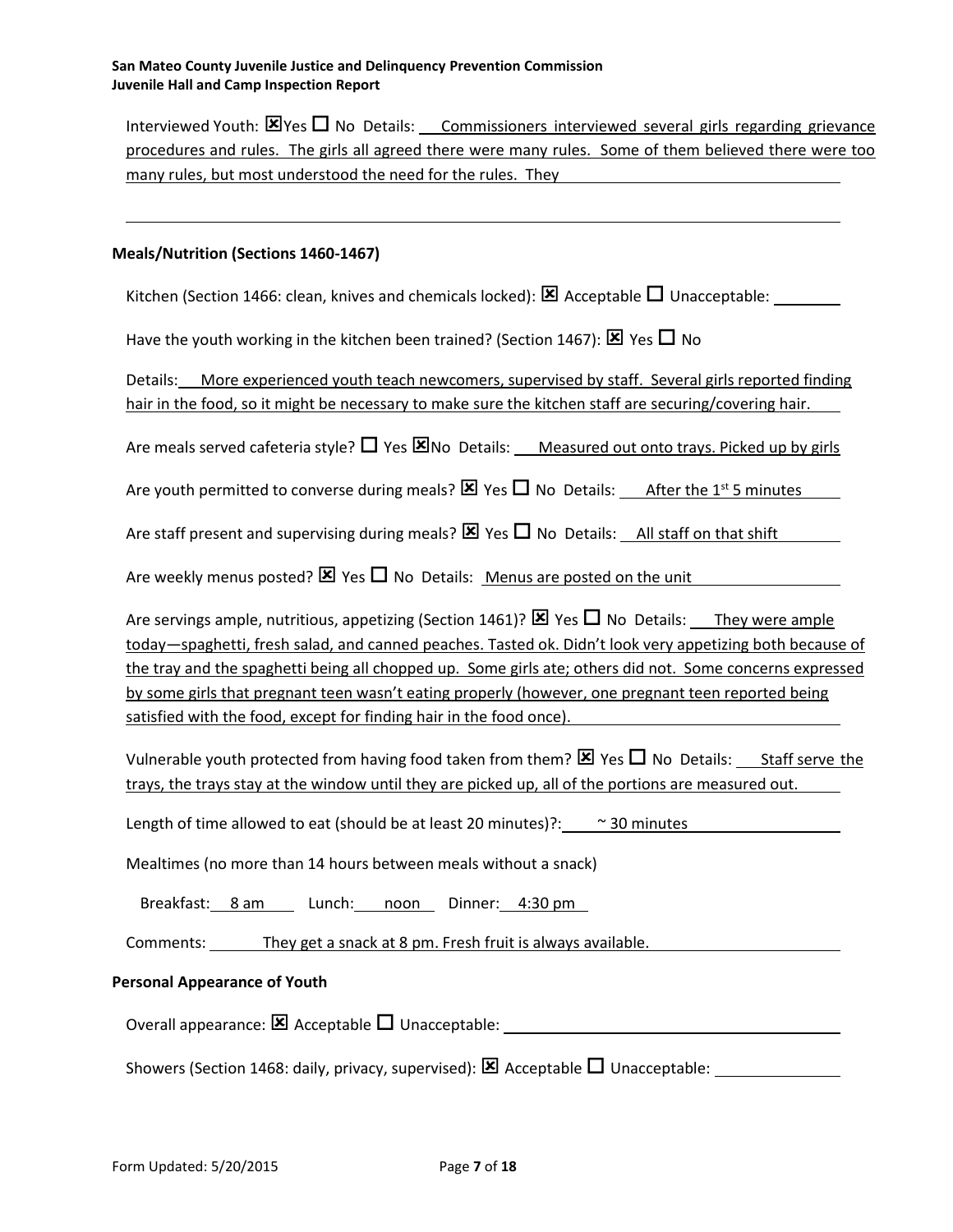Condition of clothing (Section 1480-1482: clean, fit, etc.):  $\boxtimes$  Acceptable  $\Box$  Unacceptable:

| Clothing appropriate to current weather: $\boxtimes$ Acceptable $\Box$ Unacceptable: |  |  |
|--------------------------------------------------------------------------------------|--|--|
|--------------------------------------------------------------------------------------|--|--|

Comments:

# **Programs (Sections 1370-1378)**

At least 3 hours of recreation, programs and exercise during the week including at least 1 hour of large muscle activity and one hour of daily access to unscheduled activities (such as reading, television, radio, music, video and games)?  $\boxtimes$  Yes  $\Box$  No Comments: At the time of the inspection, Yoga was part of school and the girls were given PE credit for it. Because of therapeutic groups being offered, Camp Kemp was not always able to find time to offer LMA every day. Since the inspection, this has been rectified: the staff will run an exercise program, allow the girls to play sports outside (i.e., basketball or football), or they are allowed to follow a workout video for at least an hour daily.

At least 5 hours of recreation, programs and exercise on Saturday, Sunday and other non-school days including at least 1 hour of large muscle activity and one hour of daily access to unscheduled activities (such as reading, television, radio, music, video and games)?  $\boxtimes$  Yes  $\Box$  No

Comments: Drumming (they personalize their drums and take them home), hip hop, poetry, air hockey, knitting. CASAs come in to do projects, e.g., cooking, take them on outings. Mary Kay Lady comes 1x month.

Access to Religious Services (Section 1372):  $\boxtimes$  Acceptable  $\Box$  Unacceptable

Describe: Bible Study on Tuesdays and Catholic service on Sundays. Christian (non-Catholic) services are offered every other week. Haven't had any requests for non-Christian services.

Are youth who do not want to attend religious services offered an alternative?  $\boxtimes$  Yes  $\Box$  No

Describe: Girls are offered the option of quiet free time

Volunteer Program:  $\Box$  Yes  $\boxtimes$  No

Describe: Nothing formalized but volunteers are welcome to come to Kemp with productive projects. CASAs may come to offer programs (cooking projects and outings); Mary Kay comes in; Hip hop program is run by volunteers; the knitting and drumming programs are run by volunteers. Special activities like those run by volunteers are documented in Camp Kemp's newsletter (which obscures the faces of all of the Kemp residents – good!)

Family Reunification Planning:  $\boxtimes$  Yes  $\Box$  No

Describe: Group & family therapy, multi-family group, family night, home passes, family visits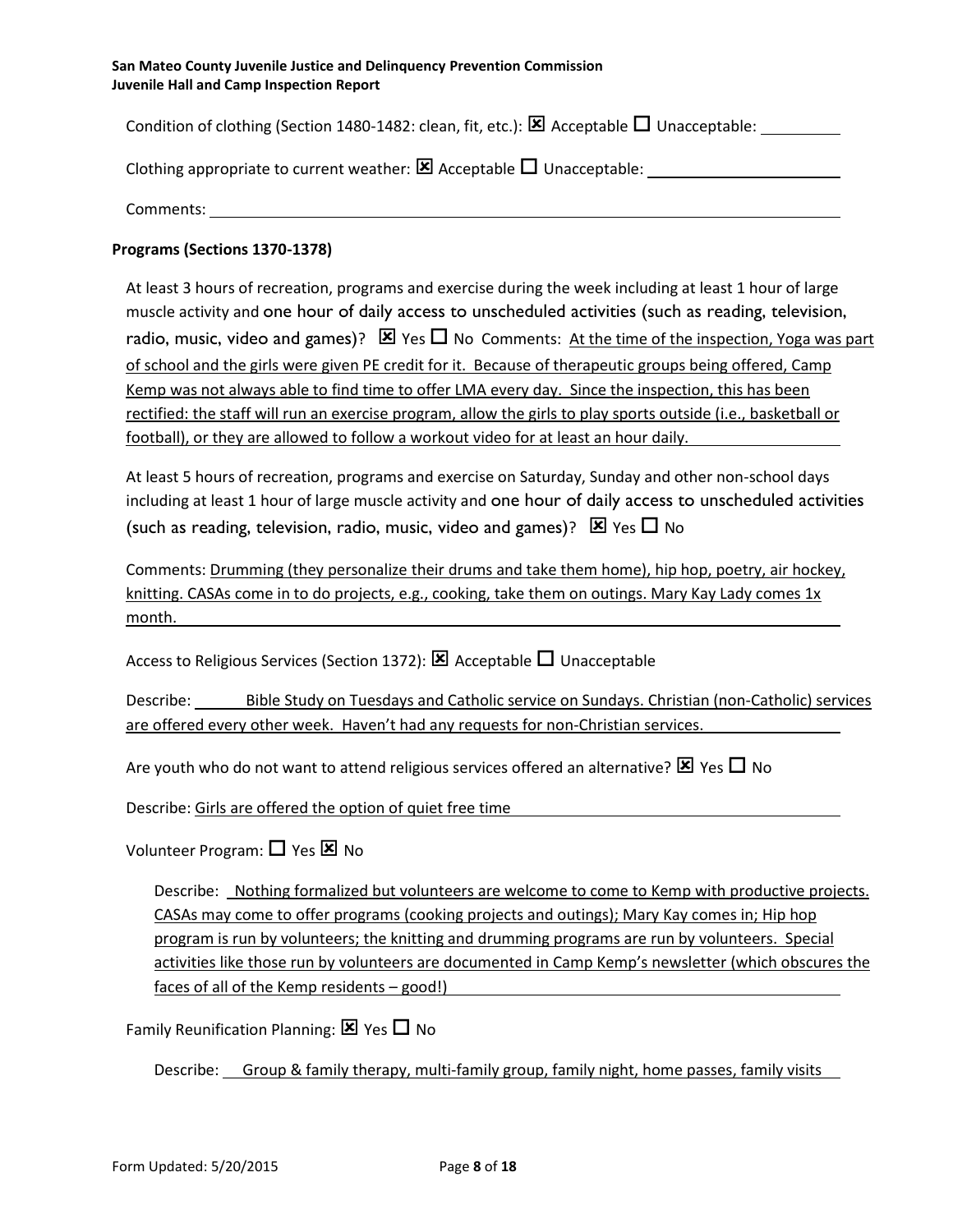Substance Abuse Counseling:  $\boxtimes$  Yes  $\Box$  No

Describe: AA, NA, GEAR (therapeutic group)

Other Counseling Services:  $\boxtimes$  Yes  $\Box$  No

Describe: Star Vista, RTS (Rape and Trauma Services), BHRS (Behavioral Health & Recovery Services)

Victim Awareness Classes:  $\Box$  Yes  $\boxtimes$  No

Describe: Available off site from Star Vista, not on site.

Gang Awareness Classes:  $\Box$  Yes  $\boxtimes$  No

Details: Haven't needed at Girls' Camp

Sexual Harassment Classes:  $\boxtimes$  Yes  $\Box$  No

Details: Part of sexuality group, also RTS

Parenting Classes:  $\times$  Yes  $\Box$  No

Details: Weekly. Pregnant girl paired with public health nurse.

Vocational Classes:  $\Box$  Yes  $\boxtimes$  No

Details: Culinary class planned

Work Program:  $\Box$  Yes  $\boxtimes$  No

Describe: Not an external work program. Internal work consists of KP and laundry helper for life skills and additional responsibilities.

Other Social Awareness Programs (Section 1378): Girls volunteer at ASPCA, Wildlife Associates, Habitat for Humanity, and Second Harvest Food Bank. Also, Today for Tomorrow is offered

Under what circumstances can programming be suspended? Programming is mandatory. It cannot be suspended. If there were a safety issue or a medical issue (like an outbreak), programming might be suspended (this has not happened). Also if there are staff issues or transportation issues, off-site programming may need to be cancelled for a particular youth.

How many days since last inspection has programming as a whole been suspended? none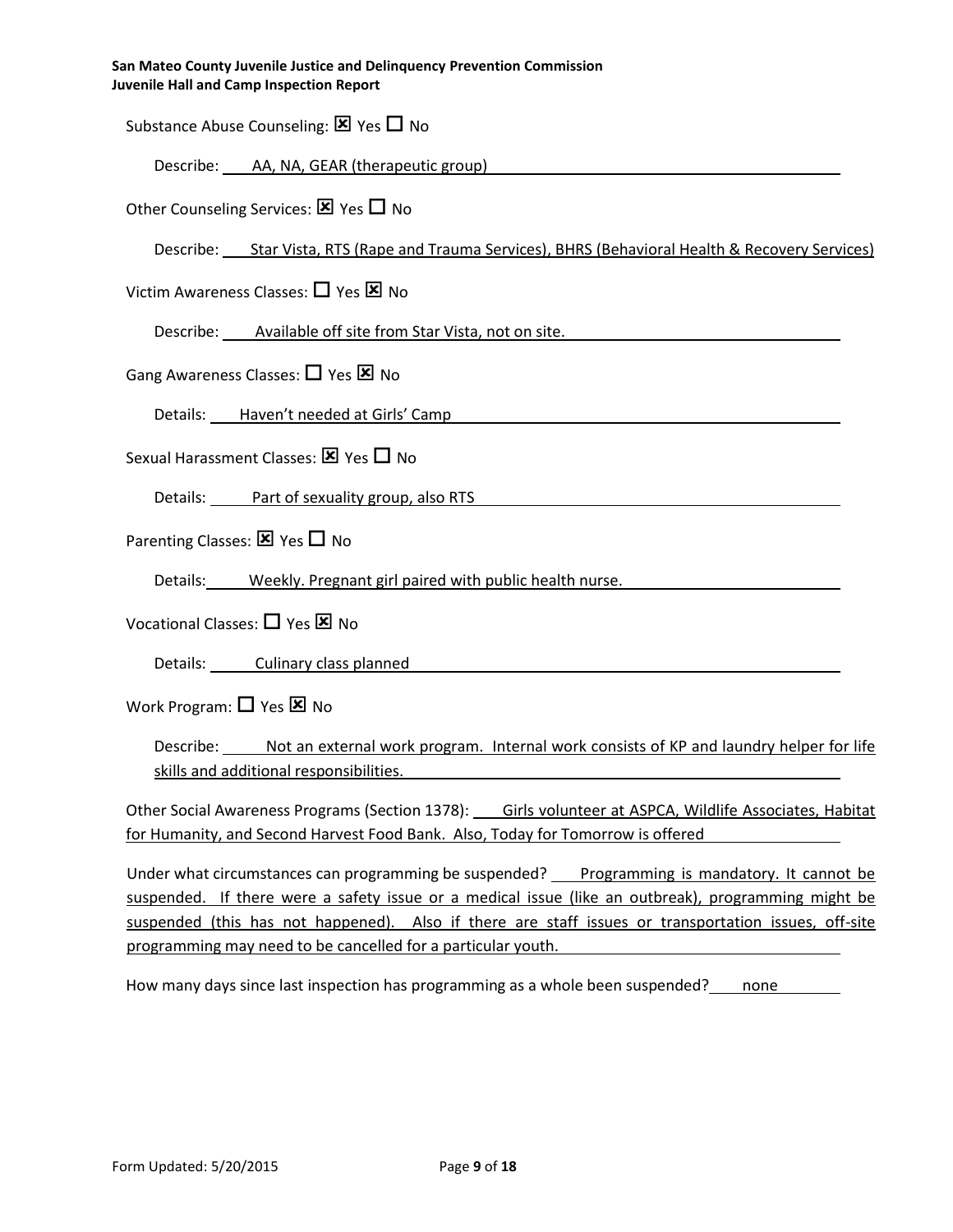## **Discipline of Youth (Section 1390, 1391)**

Describe the discipline process of youth: If there is a rule violation, the girl gets a ticket (1-2 hours room restriction). If a girl gets in trouble a lot, she might be assigned an essay or suspended from activities. She might get 24-48 hours in YSC, or be put on a special program for a week (e.g., no movies)

How many incidents were there requiring use of force since the last inspection? (Section 1357): 1

Details: Had to stop an attack of one girl on another girl by restraining and handcuffing the aggressor.

How many incidents were there requiring use of physical restraints since the last inspection? : 1

Details: Same incident as above

How many incidents were there requiring use of safety room since the last inspection? N/A

Details: Camp Kemp does not have a safety room. There is a therapy room for times when the girls need mental support or counseling.

Are all incidents which result in physical harm, serious threat of physical harm, or death reported in writing?  $\boxtimes$  Yes  $\Box$  No Explain: They would, but they haven't had any.

When are searches of youth conducted (Section 1360)? When leaving for or returning from a home pass. After family visits, searched before returning to the dorm. "Room burn" (random searches)

Comments: Once a week, they search a dorm ("room burn")

#### **Grievances (Section 1361)**

Describe the Grievance Process:  $\boxtimes$  Acceptable  $\Box$  Unacceptable: The grievance form is in the dorm as is the locked grievance box. Girls put grievances in locked box. Mr. Moore retrieves the grievance, speaks with the girls and staff involved to find out what's going on. Mr. Moore follows up with the girl to find out if she wants to appeal.

Number of grievances since last inspection:  $\sim$  20 since October 2014

Trends and/or Comments: One theme is that the staff are disrespectful or rude to the youth. One counselor appears frequently. She is new and Mr. Moore has counseled her.

In general, the forms do not record the resolution following Mr. Moore's talks with the girl and staff. Another brief trend seemed to stem from a change in bedtime and inconsistent application of the

new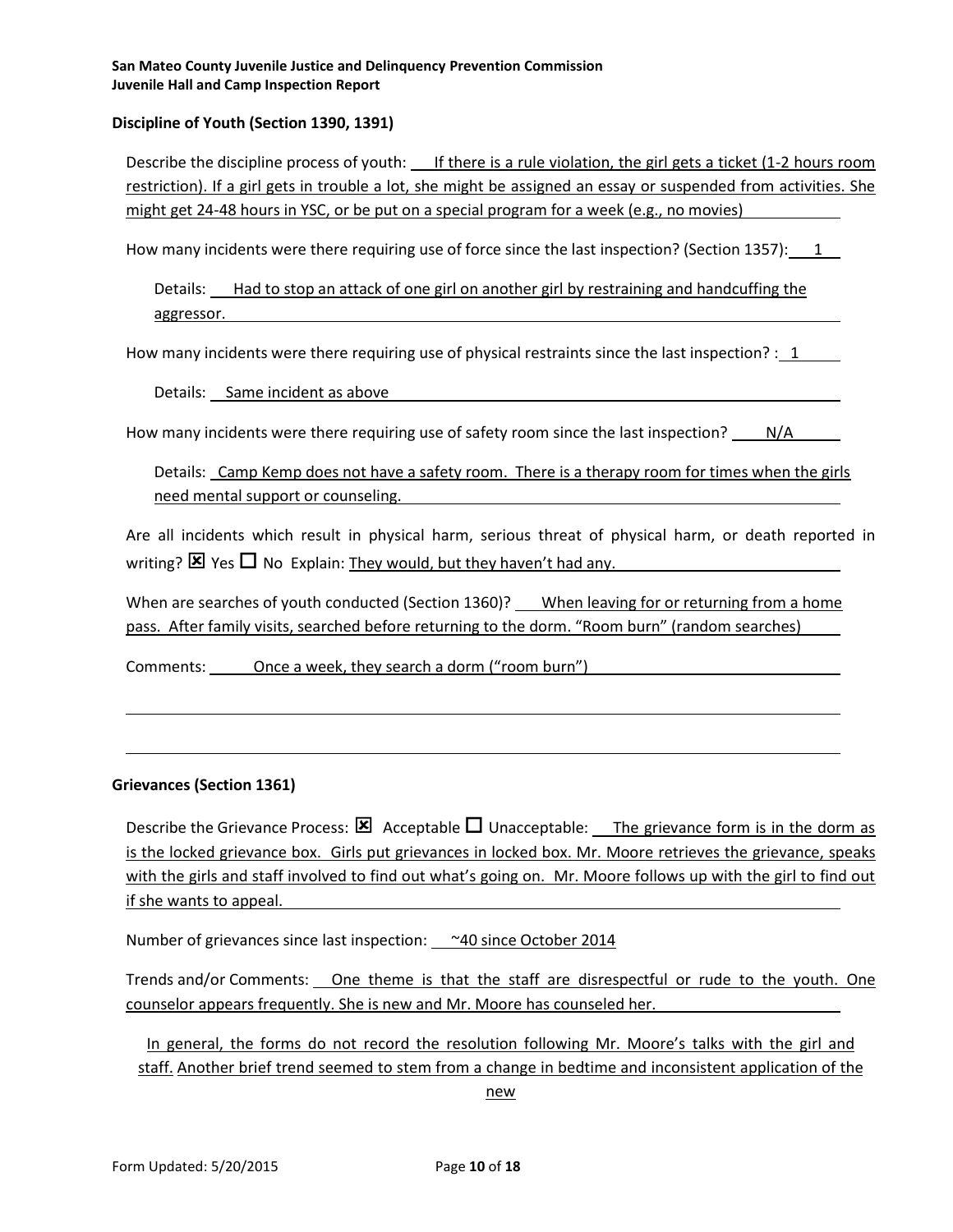rule. The form has a checkbox for "appeal" or " no appeal" to indicate whether the girl decided to appeal the resolution. On the grievance forms, neither of these boxes is checked.

# **Correspondence (Section 1375) / Telephone (Section 1376)**

Access US Mail?  $\boxtimes$  Yes  $\Box$  No Details:

Postage Free?  $\boxtimes$  Yes  $\Box$  No Details:

Is incoming/Outgoing Mail screened?  $\boxtimes$  Yes  $\Box$  No

Details: Screened unless it's legal mail. Can't receive mail from anyone incarcerated or on probation.

Provisions for Confidential Correspondence:  $\times$  Yes  $\Box$  No

Details: Look for letterhead. Confidential is CASA, lawyer, probation officer, health care provider

Access to Telephone?  $\boxtimes$  Yes  $\Box$  No

Details: Twice a week on Mondays and Fridays. Calls limited to 8 minutes with parent or guardian, CASA. Probation officer can approve others, if needed. There is no time limit to talk with attorneys or POs.

Comments: No additional comments

#### **Visiting (Section 1374)**

Visiting Schedule: Weekdays Wed 6-7 & 7-8 pm Weekends Sun 12:45-1:45 & 3-4 pm Girls can have 2 visits per week. CASA visits are not included in the 2-visit limit

Adequate Space:  $\boxtimes$  Acceptable  $\Box$  Unacceptable: in programming room near front door

Staff Supervision:  $\boxtimes$  Acceptable  $\Box$  Unacceptable: from front desk

Privacy Provided:  $\boxtimes$  Yes  $\Box$  No Details: Separate room to meet with attorney, CASA or therapist

Do all youth have access to visitation?  $\boxtimes$  Yes  $\Box$  No Details: Visitation is never taken away

Under what circumstances would visitation be restricted? \_\_\_\_\_ If visiting parent/guardian breaks rules by bringing in contraband or if a visitor triggers the girl such that the visit is more detrimental than helpful. Note that one girl said that this practice wasn't necessary and didn't happen at YSC. Did not like having visits ending even if they made her upset.

Are visitation logs kept?  $\boxtimes$  Yes  $\Box$  No Details: Anyone who comes into the facility must sign in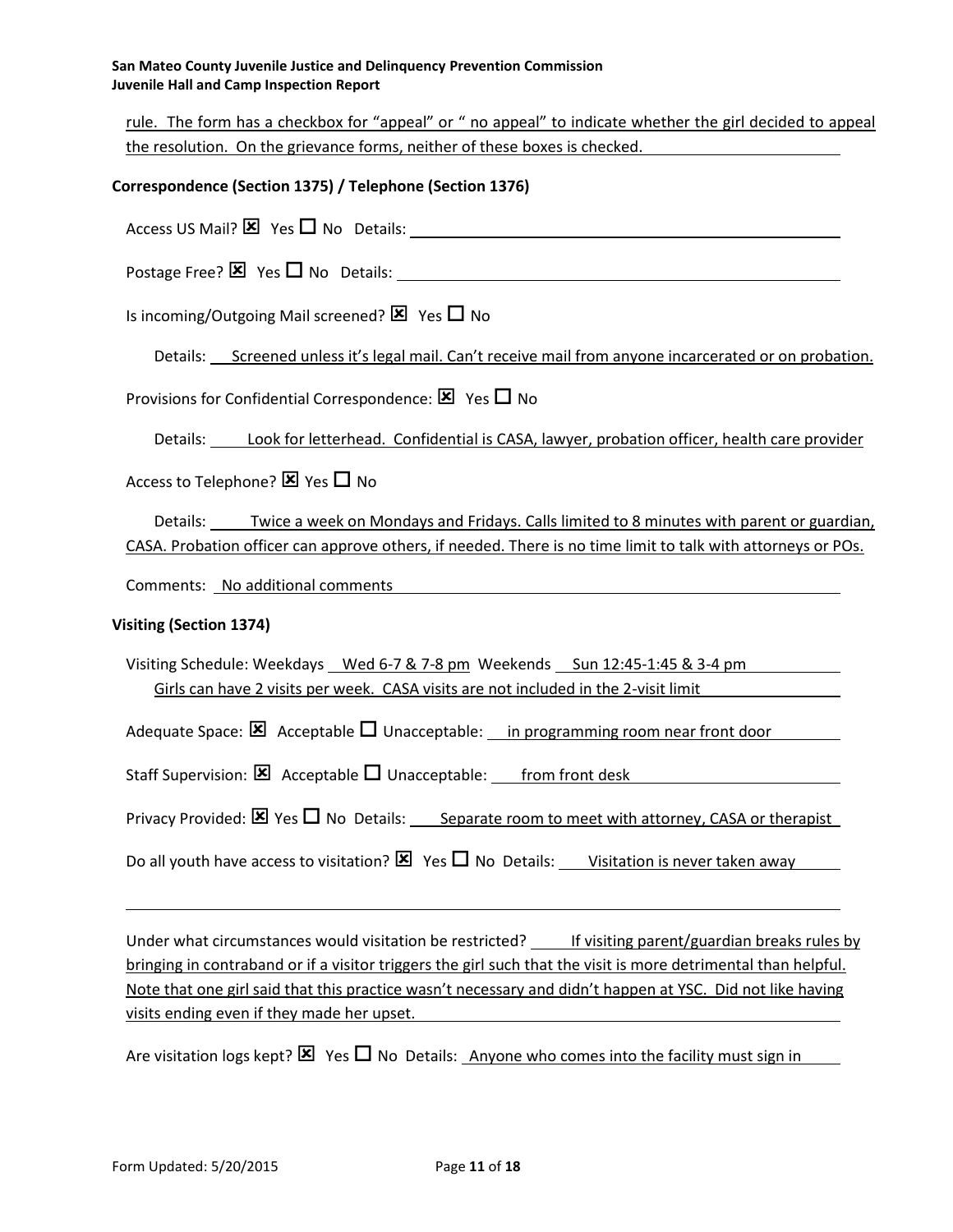## **School (Section 1370) (See Also ATTACHMENT 1: SCHOOL SUPPLEMENT)**

| Number of Full-Time Instructors: |  | Number of Full-Time Instructional Aides: |  |
|----------------------------------|--|------------------------------------------|--|
|----------------------------------|--|------------------------------------------|--|

Frequency of Substitute Teachers: <1/week Number of youth attending School:  $18 - 20$  (currently 10 residents, 5-6 GEP), with approximately 30% having IEPs.

Average Classroom Size: 6-8 Max Classroom Size: 20

Girls are in two groups based on their ability, with 6-8 girls in each group. Students may be moved based upon group dynamics. The teachers have established positive relationships with their students and are committed to building the confidence of their student in the ability to learn.

Number of youth on directed study: 0 Reason: Number of youth on directed study: 0

Number of youth not attending school: 0 Reason: Reason:

Describe the general atmosphere of the classrooms: Students appeared to have a positive relationship with their teachers/staff and were actively completing classroom assignments. The summer school environment is relaxed and informal.

Adequate Supplies, Books, Paper, Computer?  $\boxtimes$  Acceptable  $\Box$  Unacceptable: The school is wellsupplied with instructional materials. Materials are ordered 4 times per year. Both classrooms have smart boards.

Access to Computers/Internet?  $\boxtimes$  Yes  $\Box$  No Details: Camp Kemp in line to have wireless data ports to be installed by SMCOE IT. Barracuda software is used to restrict access to inappropriate internet sites. Supervision is on-going. There are 7 desktops in the lab and 4 mini iPads.

Describe the relationship between school and juvenile hall staff: Positive and collaborative.

Describe access to school, recreation, etc. for youth confined to their rooms: **Students are engaged in a** range of school and recreation activities. Disruptive students are sent to the YSC for 24 to 48 hours

When is school held on the unit instead of in the classroom? Never

Comments: Camp Kemp School serves young women on the grounds of the Youth Service Center. The environment is clean and orderly. Student work and projects are displayed in classrooms. The gym is modern and used for yoga instruction. The school is fully wired for the internet and the teachers reported that the technology is regularly used for instruction and student research. Camp Kemp, along with sister schools, Hillcrest and Camp Glenwood, are in the process of acquiring WASC accreditation.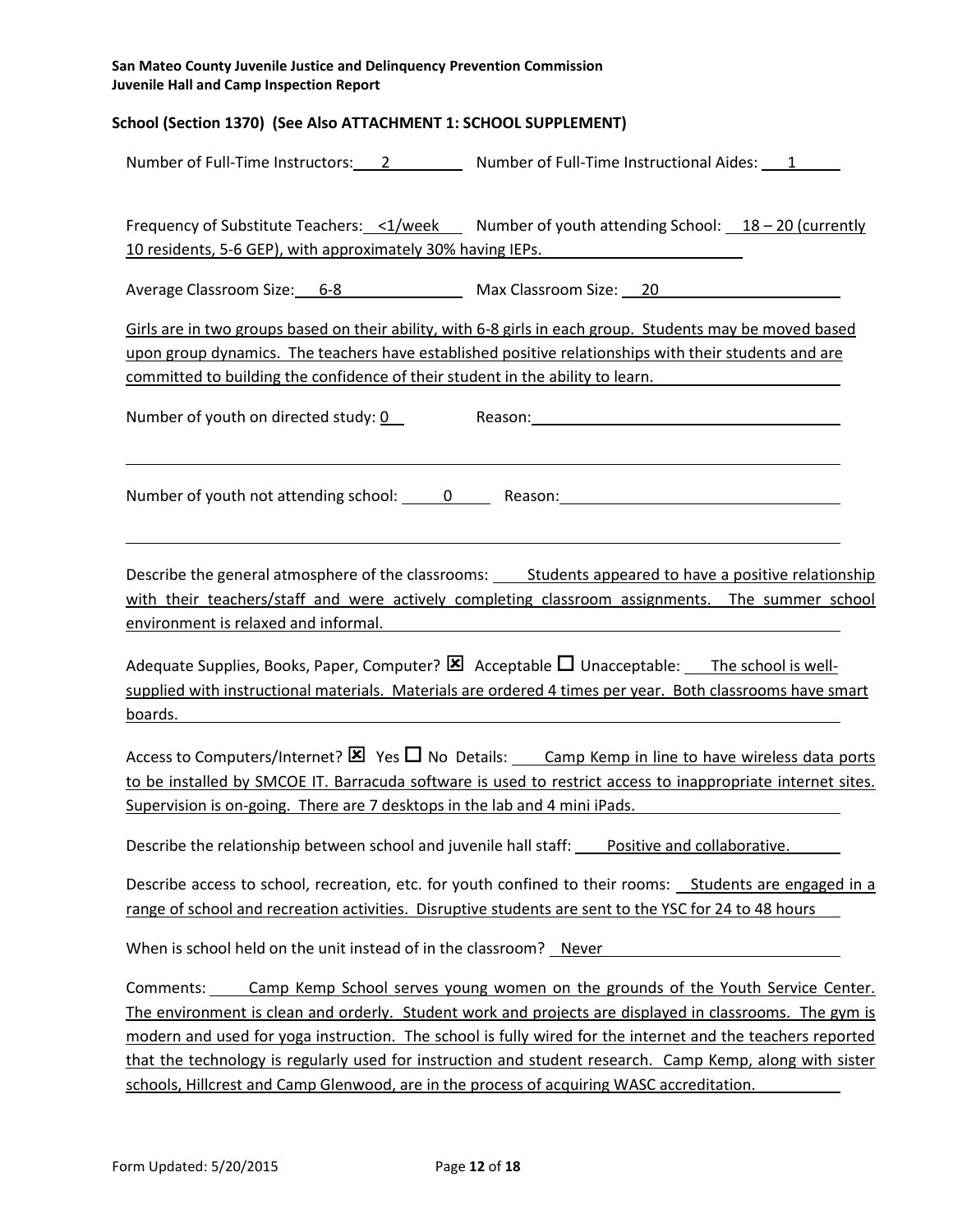Instructors teach two subjects. Part-time staff includes special education. Teachers hope to provide some college prep classes in the near future.

Girls garden in their assigned raised boxes twice a week. The library is full of books now. Well used. There are individual learning plans for each student, even those who don't have IEPs. It is developed the first week the girl is in residence. It includes a plan for re-entry to regular school. They involve the student in developing the plan. The goal is to ensure appropriate school placement.

## **Medical Health Services (Section 1400-1439)**

Describe the Health Services Staffing (number, qualifications): Medical services are based out of the YSC facility up the road. One assigned nurse visits weekly to handle regular medical requests and to check medications.

Describe Physical Health Screenings (Section 1430, 1432) (confidential, trained staff, access, etc.):

Screening is done while they are in YSC. The screenings are done Thursdays and Fridays.

Describe availability of Medical Health Services (how do youth request/receive care)

Youth fills out a medical request then a nurse visits weekly for routine requests, will come down to Camp if it is a more urgent request.

Describe availability of Dental Services (maintenance, for emergencies)

Available at YSC once a month. If resident has insurance or private doctor, staff take them there or the girl can schedule dental care on home pass, if she's eligible.

Describe Medication Access & Distribution (Section 1438, 1439): Distributed am and pm by lead staff. They maintain a medical book that outlines who get what medications.

Describe 24/7 on-call emergency medical and health services: No one on site between 11 pm and 7 am. If medical care is necessary, they call 911. Staff will accompany the youth to the ER.

Comments: One of the girls has asthma, coughs, has trouble breathing. Her inhaler doesn't work. She hasn't seen a doctor and it was unclear whether she had asked to.

#### **Mental Health Services (Section 1437)**

Describe the Mental Health Staffing (number, qualifications): Provided by BHRS (1FT, 1 intern) and Star Vista (3FT, 3 interns). They have a Masters in psychology. Most are marriage/family counselors.

Describe Mental Health Screenings (confidential, trained staff, access, etc.):

Girls are assessed by BHRS while at YSC (formerly done by Star Vista) where they conduct an ACES assessment. They don't do assessments at Camp Kemp.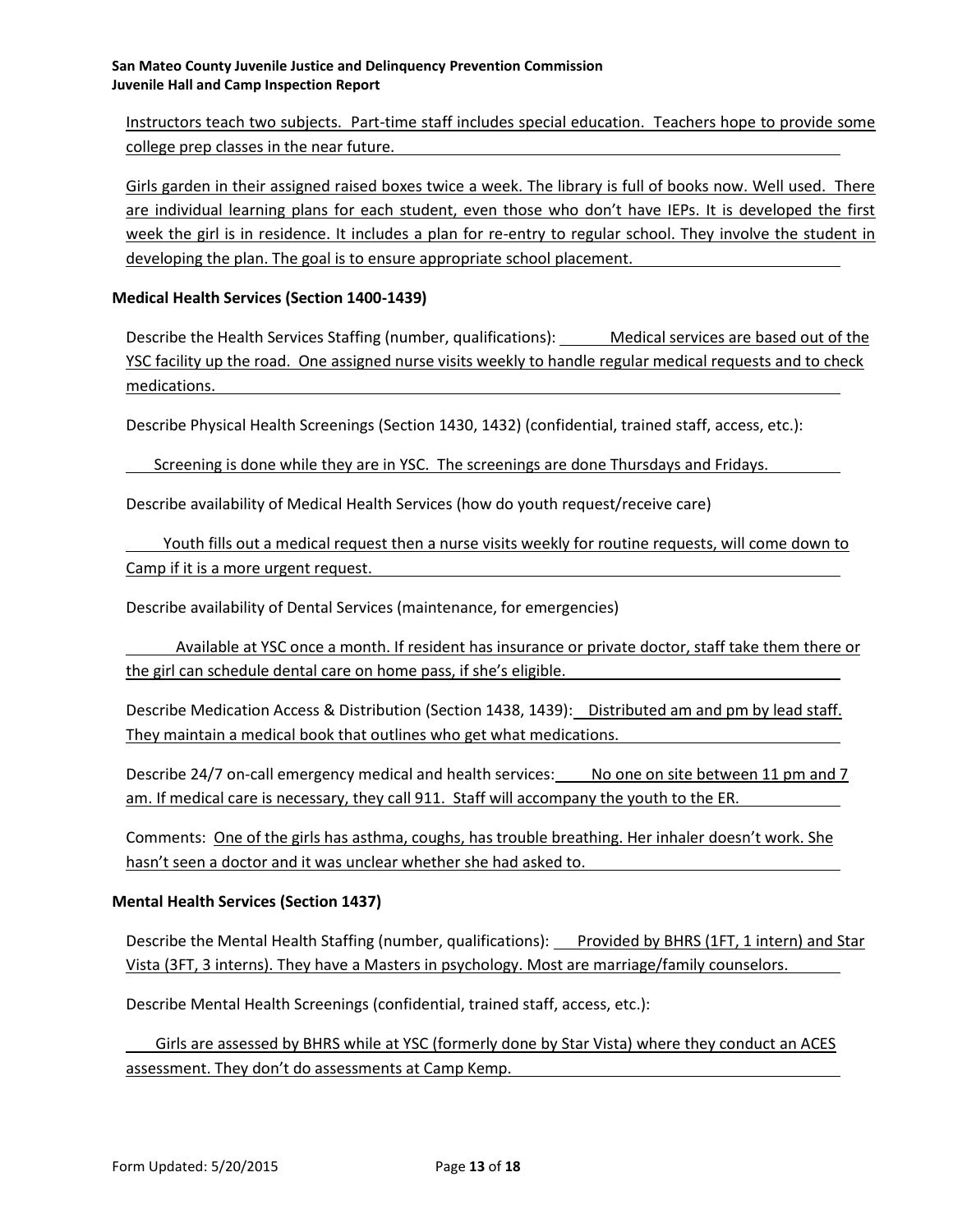How is crisis intervention handled? Very rare. Did happen a couple of months ago. The therapist on duty (ODs) will be called to address the problem and come in if necessary. They take any 5150s to Choate and a staff member will stay with the girl unless/until medical staff take custody. A supervisor has to approve the transfer.

What therapy services and preventative treatment is offered? They have individual, group, and family therapy. They develop a treatment plan for each girls that tries to meet the girl and her family where they are at. They have 60 days to diagnose and develop a treatment plan. They begin working with a girls within a week of arrival.

Does the facility have a suicide prevention plan (Section 1329)?  $\boxtimes$  Yes  $\Box$  No Details: They developed a protocol with Star Vista. The therapist would be notified and decide what to do. In the meantime, the girl would be under ongoing supervision.

Describe the 24/7 on-call mental health services: Star Vista is at the facility until 5pm. BHRS has after hours therapist on call at all times, who talks with the girls and decides what action is appropriate.

Comments: One of the girls reported that she has PTSD/anxiety/panic attacks. Her therapist wouldn't change her meds for 4 months. She just increased her dosage and she kept having the same issues. Finally she changed them and she's better now.

When a resident wishes to adjust her medications, she usually expresses those concerns with her therapist (BHRS, Star Vista or RTS) and with the psychiatrist. The psychiatrist is the one who actually makes changes to medications. She usually comes to Camp Kemp once a week and checks-in with the girls, particularly the girls about whom the therapist contacts her with any concerns/issues.

# **Overall Impressions, Comments, and/or Concerns**

General comments or concerns that should be noted, that haven't already been addressed.

The program is well run and the facility is very pleasant-looking. The supervisory staff and lead staff genuinely care about the residents and running the program as best they can. The girls feel there are a lot of rules but seem to understand why they exist, despite expressing resentment about the application of the rules. Several girls pointed out that the counselors they responded best to were the ones who are good at explaining why the rules existed and applied them fairly. Other girls stood up for the counselors and wanted to be clear that the staff went out of their way to make Camp nice for them, giving them excellent programs and creating incentives like a canteen store where the girls can spend Camp Kemp bucks on little extras (like scented lotions). They appreciated the staff taking the time to throw events like BBQs and for making Family Nights fun.

For concerns, please see above comments regarding facilities (more parking and more lighting in the parking lot needed, plus floors in kitchen and cafeteria badly need the wax stripped due to stickiness, etc.). Additionally, it would be good to make sure the girls feel like their grievances are heard and acted upon. Sometimes they feel like they are being talked to about the grievance, but not that there was a resolution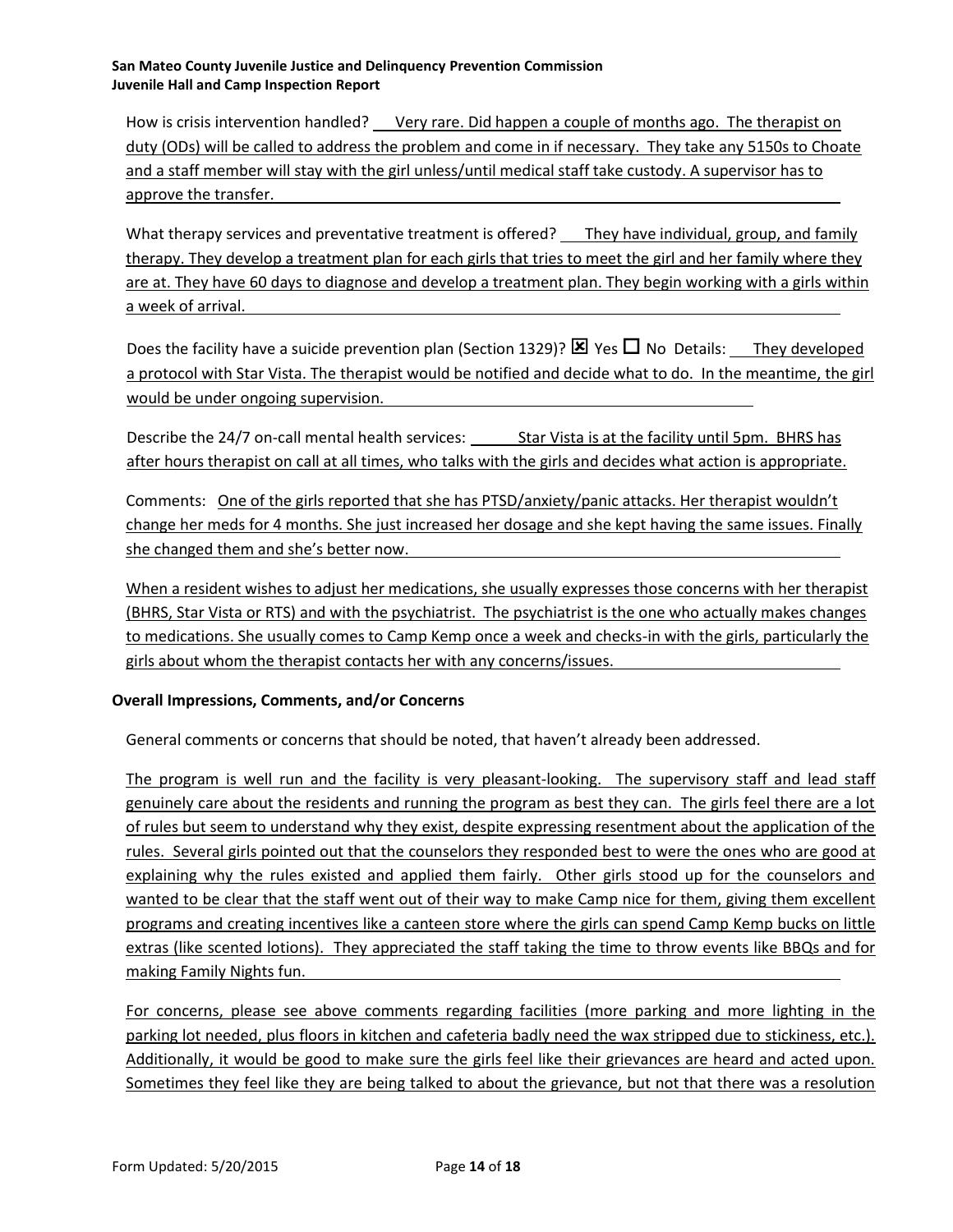involving the staff. The grievance form should have a signature reflecting whether the girl decided to appeal or not.

The girls were universally critical of the amount of yoga programming during the week. The Week Day Schedule provided to the Commission lists Yoga on Monday (1 hr); Yoga and Art on Tuesday (45 mins); Yoga on Wednesday (1 hr) and Yoga on Friday (1 hr). It might be good to reevaluate the amount of yoga offered or refocus the voga class so that it is more interesting to the girls, or its benefits more apparent.

Summary: Overall impression of the program, areas of concern and areas of excellence:

Camp Kemp is an excellent program. Staff's interactions with the residents appear to strive to emphasize the girls' strengths and to broaden their knowledge and experience so that they are better prepared to thrive in the community. The programs that Camp Kemp offers appear to serve the girls' therapeutic needs (AA, NA, RTS, Music Therapy, Grief and Loss); their need for skills and knowledge (Living Essentials, GEAR, FLY, Book Club); and new experiences (Knitting, Drumming, Hip Hop, Yoga). It is clear that the staff is encouraged by supervisors to find opportunities to get the girls out of Camp and into the community engaging in positive group activities. Several of the girls gave high praise for the staff and the quality of the programs offered, especially RTS, Living Essentials, and some of the supplemental efforts the staff undertake to make the girls' experience worthwhile and transformative.

The staff have expressed concern for the girls who have graduated the program and who may continue to face challenges in the community that may jeopardize their ability to find safe housing once they are off of probation. Staff would like to investigate a way to provide respite care (similar to that which they provide for girls who are in Phase 2 or 3 of the program) to girls who have graduated Camp Kemp and are off probation but who would still like to come back temporarily.

As with all programs involving youth, the Commission encourages Camp Kemp to continue to implement the program as a therapeutic one, rather than a punitive one. Continued staff training on youth interaction, and meaningful follow up on grievances, would help continue to build trust and rapport with the residents.

The Commission commends Camp Kemp for acquiring wireless technology for its educational facilities and for encouraging college and college-prep. It continues to be concerned, however, about the lack of WASC accreditation (recognizing that conditional WASC accreditation is currently in place), as this can negatively impact college-bound students if 4-year colleges do not recognize credits earned in the Camp Kemp school.

Signature of Commissioner(s) preparing this report:

Date: Date: 12/8/2015 Date:  $/2$ Date: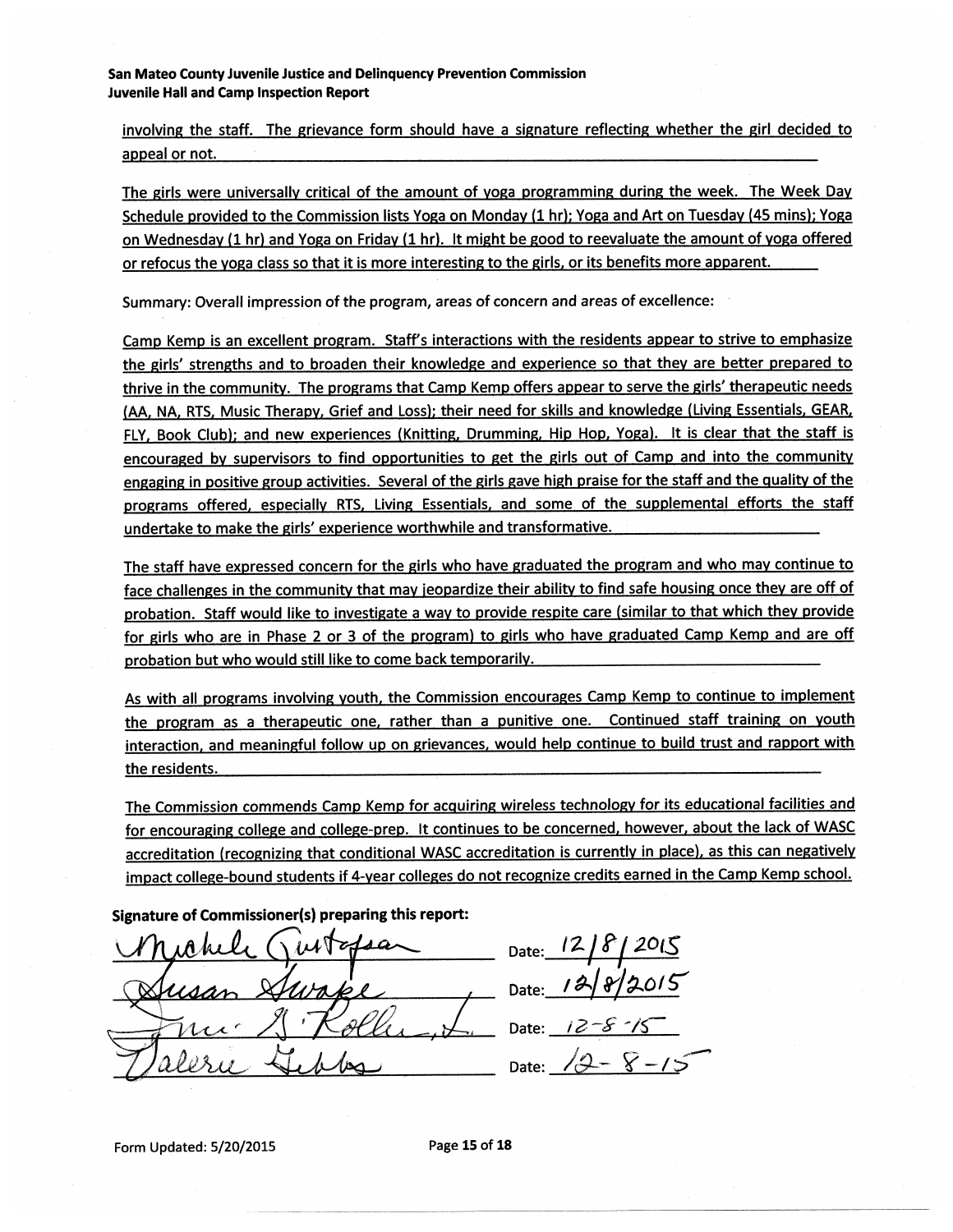# **ATTACHMENTS**

# **ATTACHMENT 1: SCHOOL SUPPLEMENT**

#### **How/Where do students receive instruction when school is over-crowded or it is raining?**

All instruction occurs in classrooms; seldom to never in residence units.

#### **How many minutes of instruction per week do students receive?**

All students receive the required minutes of instruction as stipulated in the California Education Code.

#### **Do students attend school within three (3) days of placement?**

Students enrolling in Camp Kemp School from San Mateo County benefit from an immediate electronic transfer of student records. (School transcript and required instructional modification in order to accommodate the educational needs of the student; i.e., English-Language and Special Education requirements.) It is the goal of the school to enroll and to develop an Educational Plan for all students within 3 days of placement.

# **How are limited English-speaking students identified and served? How soon are these services provided once the student has been identified as non English proficient.**

English-Language proficiency status is identified upon enrollment for all San Mateo County residents. Students are assessed in order to identify their English-Language proficiency if this information is not readily available from the home school district. All instructors are trained and qualified to provide instruction for students with limited English-language proficiency.

# **Propose areas of Commendation and improvement for the school program.**

*Commendation*: Camp Kemp is an exemplary program, facilitating social, emotional, and educational growth for students. The school program is further commended for establishing a partnership with San Mateo Community College to facilitate and support college entrance.

*Improvement*: It is recommended staff include students in a review of the yoga program to ensure that student interests and physical exercise needs are met in the physical education program. Some students said they were tired of yoga.

An ability to read, calculate and spell within the average range for the student's age is central to acquiring vocational skills and or to successfully complete high school. It is therefore recommended that the Individual Learning Plans developed for students be modified to include, by percentile, current levels of mastery of basic skills; reading, spelling, and mathematics.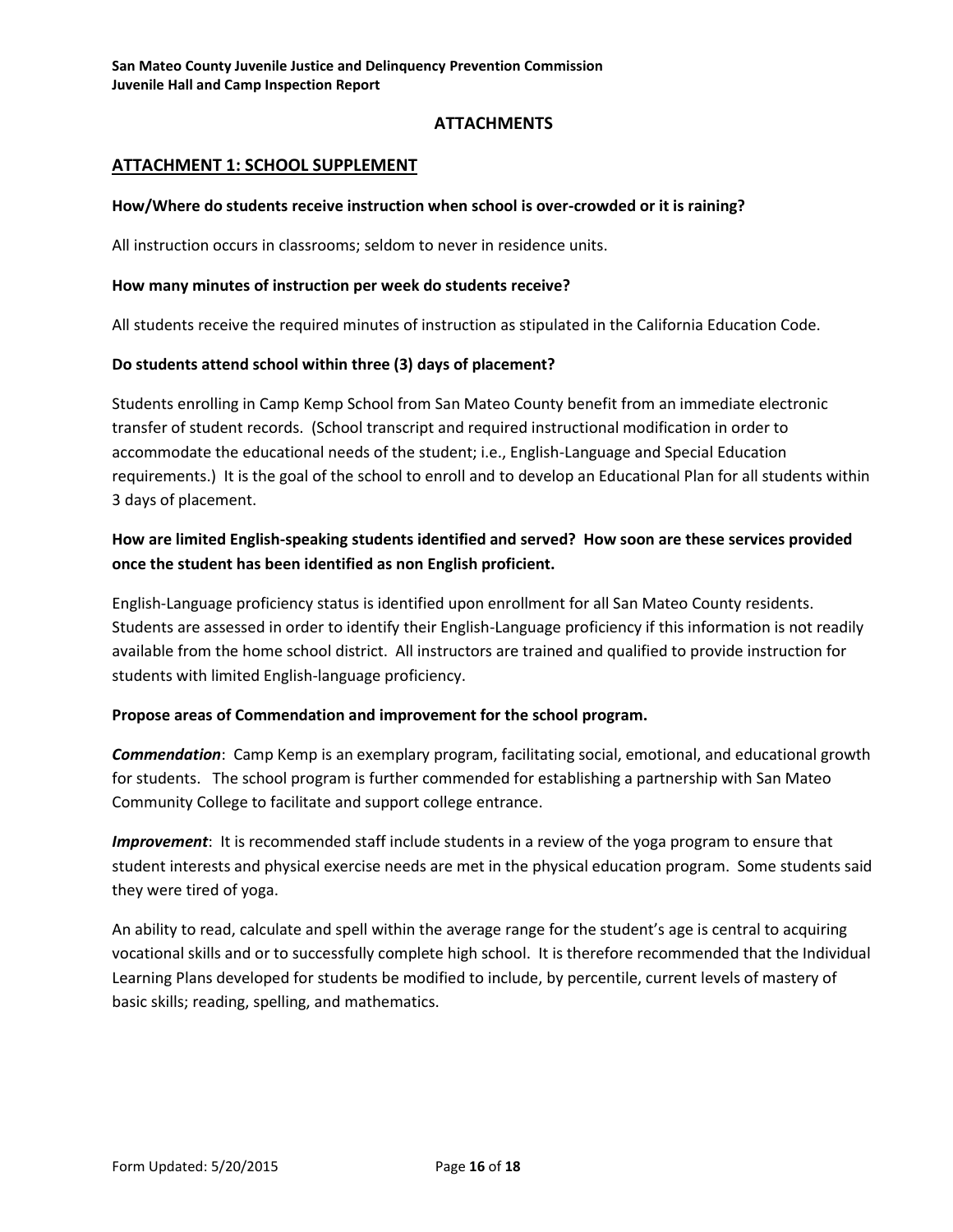# **Ask students about their school experience while attending Court Schools.**

• *What are you studying?* Students receive instruction in the core curriculum (math, science, English, and social science) and were engaged in science and math activities when observed. One student reported that she already knew the material being taught.

• *Compare the Court School program to that of your home school.* Generally most students found instructional levels to be appropriate. However, some students felt that the curriculum and teacher expectations were less rigorous than at their home schools.

• *What do you like about the Court School?* All students interviewed expressed pride in their academic achievement, be in in mastery of the basic core curriculum or acquisition of credit toward graduation. Students also reported that they appreciated that their court school teachers care about them and pay attention to their needs, making a difference in how they feel about school and their achievement.

• *What do you miss about your home school?* Most students reported missing their friends.

• *How could your Court School experience be improved?* Some students recommended adding additional supplemental (enrichment) classes along with the core program.